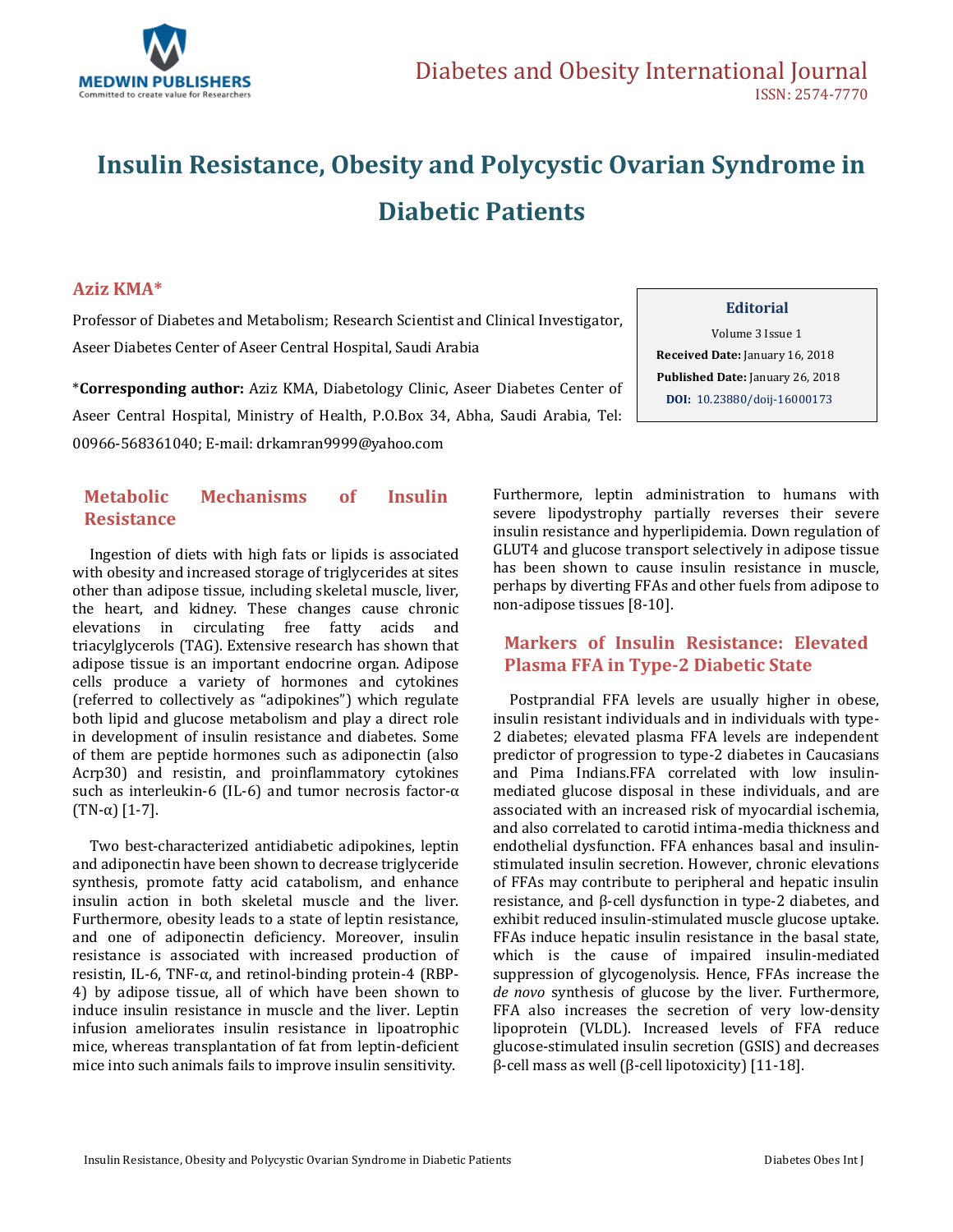# Diabetes and Obesity International Journal

### **Obesity and Type-2 Diabetes**

 Obesity can be defined as an excessive amount of body fat (body mass index, BMI  $\geq$  30 kg/m<sup>2</sup>). Obesity has been suggested increasing an individual's risk for cancer, gastrointestinal diseases, arthritis, diabetes, and cardiovascular disease. Obesity and insulin resistance are integrally related. Type-2 diabetes and obesity often coexist together; treatment of both should be initiated together, with lifestyle modifications and pharmacologic therapy. Surgical options, including gastric bypass, are now considered best options which ameliorates both diabetes and obesity [19-21].

### **Polycystic Ovary Syndrome (PCO) and Metabolic Complications**

 Recent research trials suggests that PCOS is associated with metabolic complications including obesity, insulin resistance , type-2 diabetes mellitus , hypertension , dyslipidemia , metabolic syndrome , nonalcoholic fatty liver disease and cardiovascular disease. PCOS affects 4– 7% of reproductive-aged women. It is characterized by irregular menses and hyperandrogenism. The goal is to manage both the reproductive and metabolic components of PCOS [22-26].

 The diagnosis of PCOS requires two of the following three criteria: (1) Oligo- or anovulation (2) Biochemical and/or clinical signs of hyperandrogenism (3) Polycystic ovaries documented by specified ultrasound criteria .The precise etiology of PCOS is still unknown. However, hypothalamic-pituitary axis abnormalities result in abnormal secretion of gonadotropin releasing hormone (GnRH), resulting in an increase in luteinizing hormone (LH), and a decrease in follicle stimulating hormone (FSH), and favoring ovarian over-production of testosterone is hypothesized. Other proposed pathophysiologies include an enzymatic defect of ovarian (or and adrenal) steroidogenesis which favors excess androgen production; and insulin resistance which drives the metabolic and reproductive abnormalities in PCOS [27-31].

 It has been demonstrated that hyperinsulinemia (due to insulin resistance) stimulates ovarian theca cells from PCOS women to produce androgens. In addition to insulin resistance, women with PCOS appear to have impaired beta-cell function .Impaired glucose tolerance develops when the beta cell can no longer compensate for the insulin resistance. There is an increased risk of gestational diabetes in women with PCOS [32-34].

 Lifestyle interventions are the cornerstone of PCOS therapy. Metformin inhibits the production of hepatic glucose and increases insulin sensitivity. In clinical trials, it has been shown to decrease risk of conversion from IGT to type-2 diabetes. This finding has made metformin a potentially attractive therapy for diabetes prevention in other populations, including those with PCOS. Though metformin can induce ovulation in some women with PCOS, its continued use during pregnancy is controversial and is currently category B and further studies are needed to document its safety during pregnancy.

 In PCOS, metformin may decrease androgen levels. Metformin appears to be an effective mode of enhancing ovulation, particularly in combination with clomiphenecitrate, in women with PCOS. Hence, fertility may improve with use of metformin. Beside metformin therapy, other treatment for PCOS include thiazolodinediones, hormonal contraceptive therapy (estrogen-progestin therapy), and anti-androgen therapy (spironolactone, flutamide, finasteride) [35-41].

#### **Recommendations**

 At tertiary care diabetes centers, all patients should be screened for obesity, dyslipidemia, nephropathy, retinopathy and other diabetic metabolic risk factors to prevent further complications. Clinical guidelines should be used for the management of diabetic patients [42-53].

#### **References**

- 1. [Moller DE \(2000\) Potential role of TNF-alpha in the](https://www.ncbi.nlm.nih.gov/pubmed/10878750)  [pathogenesis of insulin resistance and type 2](https://www.ncbi.nlm.nih.gov/pubmed/10878750)  [diabetes. Trends Endocrinol Metab 11\(6\): 212-217.](https://www.ncbi.nlm.nih.gov/pubmed/10878750)
- 2. [Steppan CM, Bailey ST, Bhat S, Brown EJ, Banerjee RR,](https://www.ncbi.nlm.nih.gov/pubmed/11201732)  [et al. \(2001\) The hormone resist in links obesity to](https://www.ncbi.nlm.nih.gov/pubmed/11201732)  [diabetes. Nature 409\(6818\): 307-312.](https://www.ncbi.nlm.nih.gov/pubmed/11201732)
- 3. [Uysal KT, Wiesbrock SM, Marino MW, Hotamisligil GS](https://www.ncbi.nlm.nih.gov/pubmed/9335502)  [\(1997\) Protection from obesity-induced insulin](https://www.ncbi.nlm.nih.gov/pubmed/9335502)  [resistance in mice lacking TNF-alpha function. Nature](https://www.ncbi.nlm.nih.gov/pubmed/9335502)  [389\(6651\): 610-614.](https://www.ncbi.nlm.nih.gov/pubmed/9335502)
- 4. [Yamauchi T, Kamon J, Waki H, Terauchi Y, Kubota N,](https://www.ncbi.nlm.nih.gov/pubmed/11479627)  [et al. \(2001\) The fat-derived hormone adiponectin](https://www.ncbi.nlm.nih.gov/pubmed/11479627)  [reverses insulin resistance associated with both](https://www.ncbi.nlm.nih.gov/pubmed/11479627)  [lipoatrophy and obesity. Nat Med 7\(8\): 941-946.](https://www.ncbi.nlm.nih.gov/pubmed/11479627)
- 5. [Yang Q, Graham TE, Mody N, Preitner F, Peroni OD, et](https://www.ncbi.nlm.nih.gov/pubmed/16034410)  [al. \(2005\) Serum retinol binding protein 4](https://www.ncbi.nlm.nih.gov/pubmed/16034410)  [contributes to insulin resistance in obesity and type 2](https://www.ncbi.nlm.nih.gov/pubmed/16034410)  [diabetes. Nature 436\(7049\): 356-362.](https://www.ncbi.nlm.nih.gov/pubmed/16034410)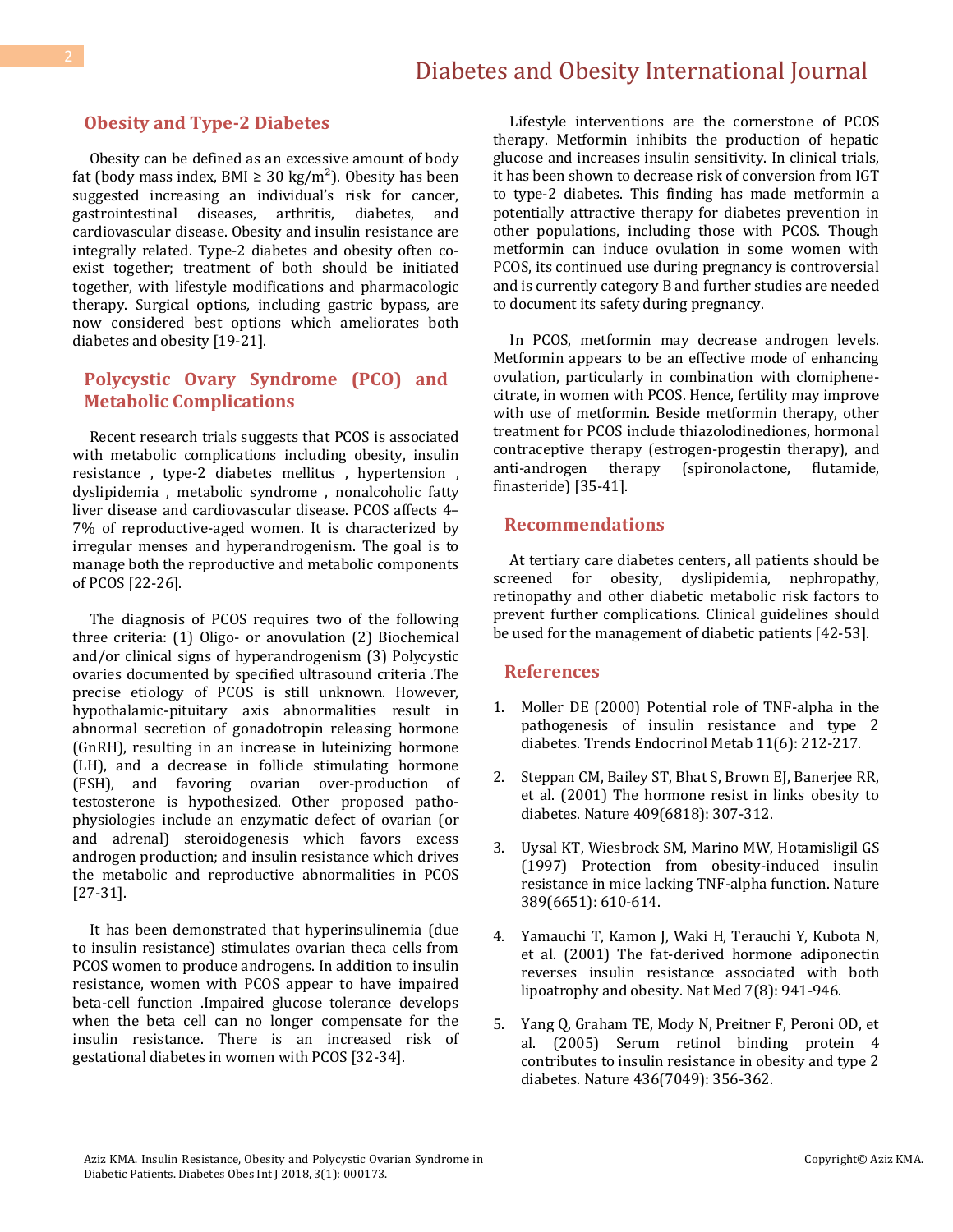# Diabetes and Obesity International Journal

- 6. [Shimomura I, Hammer RE, Richardson JA, Ikemoto S,](https://www.ncbi.nlm.nih.gov/pubmed/9784493)  [Bashmakov Y, et al. \(1998\) Insulin resistance and](https://www.ncbi.nlm.nih.gov/pubmed/9784493)  [diabetes mellitus in transgenic mice expressing](https://www.ncbi.nlm.nih.gov/pubmed/9784493)  [nuclear SREBP-1c in adipose tissue: model for](https://www.ncbi.nlm.nih.gov/pubmed/9784493)  [congenital generalized lipodystrophy. Genes Dev](https://www.ncbi.nlm.nih.gov/pubmed/9784493)  [12\(20\): 3182-3194.](https://www.ncbi.nlm.nih.gov/pubmed/9784493)
- 7. [Gavrilova O, Marcus-Samuels B, Graham D, Kim JK,](https://www.ncbi.nlm.nih.gov/pubmed/10675352/)  [Shulman GI, et al. \(2000\) Surgical implantation of](https://www.ncbi.nlm.nih.gov/pubmed/10675352/)  [adipose tissue reverses diabetes in lipoatrophic mice.](https://www.ncbi.nlm.nih.gov/pubmed/10675352/)  [J Clin Invest 105\(3\): 271-278.](https://www.ncbi.nlm.nih.gov/pubmed/10675352/)
- 8. [Shimomura I, Hammer RE, Ikemoto S, Brown MS,](https://www.nature.com/articles/43448)  [Goldstein JL \(1999\) Leptin reverses insulin resistance](https://www.nature.com/articles/43448)  [and diabetes mellitus in mice with congenital](https://www.nature.com/articles/43448)  [lipodystrophy. Nature 401: 73-76.](https://www.nature.com/articles/43448)
- 9. [Oral EA, Simha V, Ruiz E, Andewelt A, Premkumar A,](https://www.ncbi.nlm.nih.gov/pubmed/11856796)  [et al. \(2002\) Leptin-replacement therapy for](https://www.ncbi.nlm.nih.gov/pubmed/11856796)  [lipodystrophy. N Engl J Med 346\(8\): 570-578.](https://www.ncbi.nlm.nih.gov/pubmed/11856796)
- 10. [Kovacs P, Stumvoll M \(2005\) Fatty acids and insulin](https://www.ncbi.nlm.nih.gov/pubmed/16311221)  [resistance in muscle and liver. Best Pract Res Clin](https://www.ncbi.nlm.nih.gov/pubmed/16311221)  [Endocrinol Metab 19\(4\): 625-635.](https://www.ncbi.nlm.nih.gov/pubmed/16311221)
- 11. [Dobbins RL, Chester MW, Daniels MB, Mc Garry JD,](https://www.ncbi.nlm.nih.gov/pubmed/9753300)  [Stein DT \(1998\) Circulating fatty acids are essential](https://www.ncbi.nlm.nih.gov/pubmed/9753300)  [for efficient glucose-stimulated insulin secretion after](https://www.ncbi.nlm.nih.gov/pubmed/9753300)  [prolonged fasting in humans. Diabetes 47\(10\): 1613-](https://www.ncbi.nlm.nih.gov/pubmed/9753300) [1618.](https://www.ncbi.nlm.nih.gov/pubmed/9753300)
- 12. [McGarry JD, Dobbins RL \(1999\) Fatty acids,](https://www.ncbi.nlm.nih.gov/pubmed/10064091)  [lipotoxicity and insulin secretion. Diabetologia 42\(2\):](https://www.ncbi.nlm.nih.gov/pubmed/10064091)  [128-138.](https://www.ncbi.nlm.nih.gov/pubmed/10064091)
- 13. [Sako Y, Grill VE \(1990\) A 48-hour lipid infusion in the](https://www.ncbi.nlm.nih.gov/pubmed/1698143)  [rat time-dependently inhibits glucose-induced insulin](https://www.ncbi.nlm.nih.gov/pubmed/1698143)  [secretion and B cell oxidation through a process likely](https://www.ncbi.nlm.nih.gov/pubmed/1698143)  [coupled to fatty acid oxidation. Endocrinology](https://www.ncbi.nlm.nih.gov/pubmed/1698143)  [127\(4\): 1580-1589.](https://www.ncbi.nlm.nih.gov/pubmed/1698143)
- 14. [Poynten AM, Gan SK, Kriketos AD, Campbell LV,](https://www.ncbi.nlm.nih.gov/pubmed/15562033)  [Chisholm DJ \(2005\) Circulating fatty acids, non-high](https://www.ncbi.nlm.nih.gov/pubmed/15562033)  [density lipoprotein cholesterol and insulin-infused fat](https://www.ncbi.nlm.nih.gov/pubmed/15562033)  [oxidation acutely influence whole body insulin](https://www.ncbi.nlm.nih.gov/pubmed/15562033)  [sensitivity in non-diabetic men. J Clin Endocrinol](https://www.ncbi.nlm.nih.gov/pubmed/15562033)  [Metab 90\(2\): 1035-1040.](https://www.ncbi.nlm.nih.gov/pubmed/15562033)
- 15. [Axelsen M, Smith U, Eriksson JW, Taskinen MR,](https://www.ncbi.nlm.nih.gov/pubmed/10391812)  [Jansson PA \(1999\) Postprandial hypertriglyceridemia](https://www.ncbi.nlm.nih.gov/pubmed/10391812)  [and insulin resistance in normoglycemic first-degree](https://www.ncbi.nlm.nih.gov/pubmed/10391812)  [relatives of patients with type 2 diabetes. Ann Intern](https://www.ncbi.nlm.nih.gov/pubmed/10391812)  [Med 131\(1\): 27-31.](https://www.ncbi.nlm.nih.gov/pubmed/10391812)
- 16. [Jensen MD, Haymond MW, Rizza RA, Cryer PE, Miles](https://www.ncbi.nlm.nih.gov/pubmed/2649512/)  [JM \(1989\) Influence of body fat distribution on free](https://www.ncbi.nlm.nih.gov/pubmed/2649512/)

fatty acid metabolism inobesity. J Clin Invest 83(4): [1168-1173.](https://www.ncbi.nlm.nih.gov/pubmed/2649512/)

- 17. [Pirro M, Mauriège P, Tchernof A, Cantin B, Dagenais](https://www.ncbi.nlm.nih.gov/pubmed/11849661)  [GR, et al. \(2002\) Plasma free fatty acid levels and the](https://www.ncbi.nlm.nih.gov/pubmed/11849661)  [risk of ischemic heart disease in men: prospective](https://www.ncbi.nlm.nih.gov/pubmed/11849661)  [results from the Quebec Cardiovascular Study.](https://www.ncbi.nlm.nih.gov/pubmed/11849661)  [Atherosclerosis 160\(2\): 377-384.](https://www.ncbi.nlm.nih.gov/pubmed/11849661)
- 18. [Miles JM, Wooldridge D, Grellner WJ, Windsor S, Isley](https://www.ncbi.nlm.nih.gov/pubmed/12606508)  [WL, et al. \(2003\) Nocturnal and postprandial free](https://www.ncbi.nlm.nih.gov/pubmed/12606508)  [fatty acid kinetics in normal and type 2 diabetic](https://www.ncbi.nlm.nih.gov/pubmed/12606508)  [subjects: effects of insulin sensitization therapy.](https://www.ncbi.nlm.nih.gov/pubmed/12606508)  [Diabetes 52\(3\): 675-681.](https://www.ncbi.nlm.nih.gov/pubmed/12606508)
- 19. [Bouchard C \(1995\) Genetics and the metabolic](https://www.ncbi.nlm.nih.gov/pubmed/7550538)  [syndrome. Int J Obes Relat Metab Disord 12\(S1\): S52-](https://www.ncbi.nlm.nih.gov/pubmed/7550538) [S59.](https://www.ncbi.nlm.nih.gov/pubmed/7550538)
- 20. Klein S, Wadden T, Sugerman HJ (2002) AGA [technical review on obesity. Gastroenterology 123\(3\):](https://www.ncbi.nlm.nih.gov/pubmed/12198715)  [882-932.](https://www.ncbi.nlm.nih.gov/pubmed/12198715)
- 21. [Calle EE, Thun MJ, Petrelli MJ, Rodriguez C, Heath CW](https://www.ncbi.nlm.nih.gov/pubmed/10511607)  [\(1999\) Body-mass index and mortality in a](https://www.ncbi.nlm.nih.gov/pubmed/10511607)  [prospective cohort of US adults. N Engl J Med](https://www.ncbi.nlm.nih.gov/pubmed/10511607)  [341\(15\): 1097-1105.](https://www.ncbi.nlm.nih.gov/pubmed/10511607)
- 22. [Dunaif A, Segal KR, Futterweit W, Dobrjansky](https://www.ncbi.nlm.nih.gov/pubmed/2670645) A [\(1989\) Profound peripheral insulin resistance,](https://www.ncbi.nlm.nih.gov/pubmed/2670645)  [independent of obesity, in polycystic ovary syndrome.](https://www.ncbi.nlm.nih.gov/pubmed/2670645)  [Diabetes 38\(9\): 1165-1174.](https://www.ncbi.nlm.nih.gov/pubmed/2670645)
- 23. [Ehrmann DA, Barnes RB, Rosenfield RL, Cavaghan](https://www.ncbi.nlm.nih.gov/pubmed/10333916)  MK, Imperial J (1999) Prevalence of impaired glucose [tolerance and diabetes in women with polycystic](https://www.ncbi.nlm.nih.gov/pubmed/10333916)  [ovary syndrome. Diabetes Care 22\(1\): 141-146.](https://www.ncbi.nlm.nih.gov/pubmed/10333916)
- 24. [Wild RA, Painter PC, Coulson PB, Carruth KB, Ranney](https://www.ncbi.nlm.nih.gov/pubmed/4044782)  [GB \(1985\) Lipoprotein lipid concentrations and](https://www.ncbi.nlm.nih.gov/pubmed/4044782)  [cardiovascular risk in women with polycystic ovary](https://www.ncbi.nlm.nih.gov/pubmed/4044782)  [syndrome. J Clin Endocrinol Metab 61\(5\): 946-951.](https://www.ncbi.nlm.nih.gov/pubmed/4044782)
- 25. [Setji TL, Holland ND, Sanders LL, Pereira KC, Diehl](https://www.ncbi.nlm.nih.gov/pubmed/16492691)  [AM, et al. \(2006\) Nonalcoholic steatohepatitis and](https://www.ncbi.nlm.nih.gov/pubmed/16492691)  [nonalcoholic fatty liver disease in young women with](https://www.ncbi.nlm.nih.gov/pubmed/16492691)  [polycystic ovary syndrome. J Clin Endocrinol Metab](https://www.ncbi.nlm.nih.gov/pubmed/16492691)  [91\(5\): 1741-1747.](https://www.ncbi.nlm.nih.gov/pubmed/16492691)
- 26. [Apridonidze T, Essah PA, Iuorno](https://www.ncbi.nlm.nih.gov/pubmed/15623819) MJ, Nestler JE (2005) [Prevalence and characteristics of the metabolic](https://www.ncbi.nlm.nih.gov/pubmed/15623819)  [syndrome in women with polycystic ovary syndrome.](https://www.ncbi.nlm.nih.gov/pubmed/15623819)  [J Clin Endocrinol Metab 90\(4\): 1929-1935.](https://www.ncbi.nlm.nih.gov/pubmed/15623819)
- 27. Zawadzki JK, Dunaif A (1992) Diagnostic criteria for PCOS: towards a rational approach. In: Dunaif A,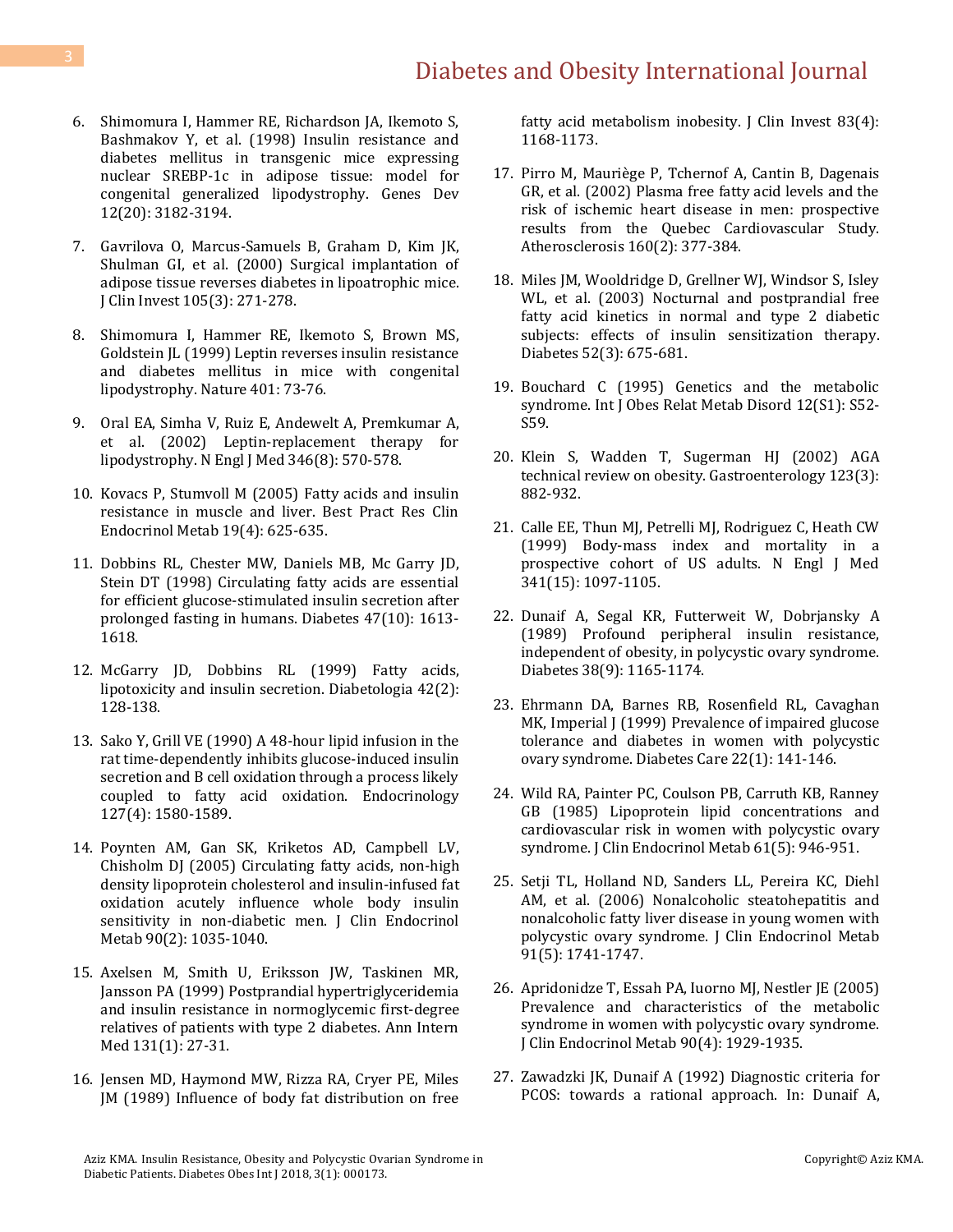# Diabetes and Obesity International Journal

Givens JR, Hazeltine FP, Merriam GR (Eds.), PCOS: current issues in endocrinology and metabolism, vol 4. Blackwell Scientific, Boston, pp: 235.

- 28. [Rotterdam ESHRE/ASRM-Sponsored PCOS Consensus](https://www.ncbi.nlm.nih.gov/pubmed/14711538)  [Workshop Group \(20004\) Revised 2003 consensus](https://www.ncbi.nlm.nih.gov/pubmed/14711538)  [on diagnostic criteria and long-term health risks](https://www.ncbi.nlm.nih.gov/pubmed/14711538)  [related to polycystic ovary syndrome. Fertil Steril](https://www.ncbi.nlm.nih.gov/pubmed/14711538)  [81\(1\): 19-25.](https://www.ncbi.nlm.nih.gov/pubmed/14711538)
- 29. [Balen AH, Laven JS, Tan SL, Dewailly D \(2003\)](https://www.ncbi.nlm.nih.gov/pubmed/14714587)  [Ultrasound assessment of the polycystic ovary:](https://www.ncbi.nlm.nih.gov/pubmed/14714587)  [international consensus definitions. Hum Reprod](https://www.ncbi.nlm.nih.gov/pubmed/14714587)  [9\(6\): 505-514.](https://www.ncbi.nlm.nih.gov/pubmed/14714587)
- 30. [American Association of Clinical Endocrinologists](https://www.ncbi.nlm.nih.gov/pubmed/15915567)  [Polycystic ovary syndrome writing committee \(2005\)](https://www.ncbi.nlm.nih.gov/pubmed/15915567)  [American Association of Clinical Endocrinologists](https://www.ncbi.nlm.nih.gov/pubmed/15915567)  [position statement on metabolic and cardiovascular](https://www.ncbi.nlm.nih.gov/pubmed/15915567)  [consequences of polycystic ovary syndrome. Endocr](https://www.ncbi.nlm.nih.gov/pubmed/15915567)  [Pract 11\(2\): 126-134.](https://www.ncbi.nlm.nih.gov/pubmed/15915567)
- 31. [Dunaif A \(1997\) Insulin resistance and the polycystic](https://www.ncbi.nlm.nih.gov/pubmed/9408743)  [ovary syndrome: mechanism and implications for](https://www.ncbi.nlm.nih.gov/pubmed/9408743)  [pathogenesis. Endocr Rev 18\(6\): 774-800.](https://www.ncbi.nlm.nih.gov/pubmed/9408743)
- 32. [Ibanez L, Potau N, Francois I, de Zegher F \(1998\)](https://www.ncbi.nlm.nih.gov/pubmed/9768664)  [Precocious pubarche, hyperinsulinism, and ovarian](https://www.ncbi.nlm.nih.gov/pubmed/9768664)  [hyperandrogenism in girls: relation to reduced fetal](https://www.ncbi.nlm.nih.gov/pubmed/9768664)  [growth. J Clin Endocrinol Metab 83\(10\): 3558-3662.](https://www.ncbi.nlm.nih.gov/pubmed/9768664)
- 33. [O'meara NM, Blackman JD, Ehrmann DA](https://www.ncbi.nlm.nih.gov/pubmed/8496316), Barnes RB, [Jaspan JB, et al. \(1993\) Defects in beta-cell function in](https://www.ncbi.nlm.nih.gov/pubmed/8496316)  [functional ovarian hyperandrogenism. J Clin](https://www.ncbi.nlm.nih.gov/pubmed/8496316)  [Endocrinol Metab 76\(5\): 1241-1247.](https://www.ncbi.nlm.nih.gov/pubmed/8496316)
- 34. [Dunaif A, Finegood DT \(1996\) Beta-cell dysfunction](https://www.ncbi.nlm.nih.gov/pubmed/8772555)  [independent of obesity and glucose intolerance in the](https://www.ncbi.nlm.nih.gov/pubmed/8772555)  [polycystic ovary syndrome. J Clin Endocrinol Metab](https://www.ncbi.nlm.nih.gov/pubmed/8772555)  [81\(3\): 942-947.](https://www.ncbi.nlm.nih.gov/pubmed/8772555)
- 35. [American Diabetes Association \(2005\) Standards of](https://www.ncbi.nlm.nih.gov/pubmed/15618112)  [medical care in diabetes. Diabetes Care 28\(S1\): S4-](https://www.ncbi.nlm.nih.gov/pubmed/15618112) [S36.](https://www.ncbi.nlm.nih.gov/pubmed/15618112)
- 36. [Bates GW, Whitworth MS \(1982\) Effect of body](https://www.ncbi.nlm.nih.gov/pubmed/6811336)  [weight reduction on plasma androgens in obese,](https://www.ncbi.nlm.nih.gov/pubmed/6811336)  [infertile women. Fertil Steril 38\(4\): 406-409.](https://www.ncbi.nlm.nih.gov/pubmed/6811336)
- 37. Huber-Bucholz MM, Carey DG, Norman RJ (1999) [Restoration of reproductive potential by lifestyle](https://www.ncbi.nlm.nih.gov/pubmed/10199797)  [modification in obese polycystic ovary syndrome:](https://www.ncbi.nlm.nih.gov/pubmed/10199797)  [role of insulin sensitivity and luteinizing hormone. J](https://www.ncbi.nlm.nih.gov/pubmed/10199797)  Clin Endocrinol [Metab 84\(4\): 1470-1474.](https://www.ncbi.nlm.nih.gov/pubmed/10199797)
- 38. [Velazquez EM, Mendoza S, Hamer T, Sosa F, Glueck CJ](https://www.ncbi.nlm.nih.gov/pubmed/8177055)  [\(1994\) Metformin therapy in polycystic ovary](https://www.ncbi.nlm.nih.gov/pubmed/8177055)  [syndrome reduces hyperinsulinemia, insulin](https://www.ncbi.nlm.nih.gov/pubmed/8177055)  [resistance, hyperandrogenemia, and systolic blood](https://www.ncbi.nlm.nih.gov/pubmed/8177055)  [pressure, whereas facilitating normal menses and](https://www.ncbi.nlm.nih.gov/pubmed/8177055)  [pregnancy. Metabolism 43\(5\): 647-654.](https://www.ncbi.nlm.nih.gov/pubmed/8177055)
- 39. [Lord JM, Flight IH, Norman RJ \(2003\) Insulin](http://onlinelibrary.wiley.com/doi/10.1002/14651858.CD003053/abstract)[sensitizing drugs \(metformin, troglitazone,](http://onlinelibrary.wiley.com/doi/10.1002/14651858.CD003053/abstract)  [rosiglitazone, pioglitazone, D-chiro-inositol\)](http://onlinelibrary.wiley.com/doi/10.1002/14651858.CD003053/abstract)  [forpolycystic ovary syndrome. Cochrane Database](http://onlinelibrary.wiley.com/doi/10.1002/14651858.CD003053/abstract)  [Syst Rev 3: CD003053.](http://onlinelibrary.wiley.com/doi/10.1002/14651858.CD003053/abstract)
- 40. [Pasquali R, Gambineri A, Anconetani B, Vicennati V,](https://www.ncbi.nlm.nih.gov/pubmed/10468913)  [Colitta D, et al. \(1999\) The natural history of the](https://www.ncbi.nlm.nih.gov/pubmed/10468913)  [metabolic syndrome in young women with the](https://www.ncbi.nlm.nih.gov/pubmed/10468913)  [polycystic ovary syndrome and the effect of long-term](https://www.ncbi.nlm.nih.gov/pubmed/10468913)  [oestrogen-progestagen treatment. Clin Endocrinol](https://www.ncbi.nlm.nih.gov/pubmed/10468913)  [50\(4\): 517-527.](https://www.ncbi.nlm.nih.gov/pubmed/10468913)
- 41. [Ibanez L, Valls C, Ferrer A, Ong K, Dunger DB, et al.](https://www.ncbi.nlm.nih.gov/pubmed/12050266)  [\(2002\) Additive effects of insulin-sensitizing and anti](https://www.ncbi.nlm.nih.gov/pubmed/12050266)[androgen treatment in young, nonobese women with](https://www.ncbi.nlm.nih.gov/pubmed/12050266)  [hyperinsulinism, hyperandrogenism, dyslipidemia,](https://www.ncbi.nlm.nih.gov/pubmed/12050266)  [and an ovulation. J Clin Endocrinol Metab 87\(6\):](https://www.ncbi.nlm.nih.gov/pubmed/12050266)  [2870-2874.](https://www.ncbi.nlm.nih.gov/pubmed/12050266)
- 42. [Aziz MA \(2016\) Association of Hypothyroidism, Body](http://www.eurekaselect.com/136220/article)  [Mass Index, Systolic Blood Pressure and Proteinuria](http://www.eurekaselect.com/136220/article)  [in Diabetic Patients: Does treated Hypothyroid with](http://www.eurekaselect.com/136220/article)  [Thyroxine Replacement Therapy prevent](http://www.eurekaselect.com/136220/article)  [Nephropathy/ Chronic Renal Disease? Current](http://www.eurekaselect.com/136220/article)  [Diabetes Reviews 12\(3\): 297-306.](http://www.eurekaselect.com/136220/article)
- 43. [Aziz MA \(2016\) Association of Hypothyroidism with](http://austinpublishinggroup.com/thyroid-research/fulltext/thyroids-v2-id1014.php)  [High Non-HDL Cholesterol and Ankle Brachial](http://austinpublishinggroup.com/thyroid-research/fulltext/thyroids-v2-id1014.php)  [Pressure Index in Patients with Diabetes: 10-Year](http://austinpublishinggroup.com/thyroid-research/fulltext/thyroids-v2-id1014.php)  [Results from a 5780 Patient Cohort. A Need for](http://austinpublishinggroup.com/thyroid-research/fulltext/thyroids-v2-id1014.php)  [Intervention. Annals Thyroid Res 2\(2\): 53-57.](http://austinpublishinggroup.com/thyroid-research/fulltext/thyroids-v2-id1014.php)
- 44. [Aziz KMA \(2017\) Association of Serum Lipids with](https://www.omicsonline.org/open-access/association-of-serum-lipids-with-high-blood-pressure-and-hypertensionamong-diabetic-patients-mathematical-regression-models-to-pre-2327-5146-1000297-94007.html)  [High Blood Pressure and Hypertension among](https://www.omicsonline.org/open-access/association-of-serum-lipids-with-high-blood-pressure-and-hypertensionamong-diabetic-patients-mathematical-regression-models-to-pre-2327-5146-1000297-94007.html)  [Diabetic Patients. Mathematical Regression Models to](https://www.omicsonline.org/open-access/association-of-serum-lipids-with-high-blood-pressure-and-hypertensionamong-diabetic-patients-mathematical-regression-models-to-pre-2327-5146-1000297-94007.html)  [Predict Blood Pressure from Lipids. An Experience](https://www.omicsonline.org/open-access/association-of-serum-lipids-with-high-blood-pressure-and-hypertensionamong-diabetic-patients-mathematical-regression-models-to-pre-2327-5146-1000297-94007.html)  [from 12-year Follow Up of more than 9000 Patients'](https://www.omicsonline.org/open-access/association-of-serum-lipids-with-high-blood-pressure-and-hypertensionamong-diabetic-patients-mathematical-regression-models-to-pre-2327-5146-1000297-94007.html)  [Cohort. Gen Med \(Los Angeles\) 5\(5\): 297.](https://www.omicsonline.org/open-access/association-of-serum-lipids-with-high-blood-pressure-and-hypertensionamong-diabetic-patients-mathematical-regression-models-to-pre-2327-5146-1000297-94007.html)
- 45. [Aziz KMA \(2013\) Association between Non-HDL and](http://www.journalofdiabetology.org/article.asp?issn=2078-7685;year=2013;volume=4;issue=1;spage=6;epage=6;aulast=Aziz;type=0)  [HDL Cholesterol with microalbuminuria in patients](http://www.journalofdiabetology.org/article.asp?issn=2078-7685;year=2013;volume=4;issue=1;spage=6;epage=6;aulast=Aziz;type=0)  [with Diabetes. Journal of Diabetology 4\(1\): 1-6.](http://www.journalofdiabetology.org/article.asp?issn=2078-7685;year=2013;volume=4;issue=1;spage=6;epage=6;aulast=Aziz;type=0)
- 46. [Aziz KMA \(2015\) Correlation of Urine Biomarkers:](https://www.ncbi.nlm.nih.gov/pubmed/26152133)  [Microalbuminuria and Spot Urine Protein among](https://www.ncbi.nlm.nih.gov/pubmed/26152133)  [Diabetic Patients. Application of Spot Urine Protein in](https://www.ncbi.nlm.nih.gov/pubmed/26152133)  [Diabetic Kidney Disease, Nephropathy, Proteinuria](https://www.ncbi.nlm.nih.gov/pubmed/26152133)